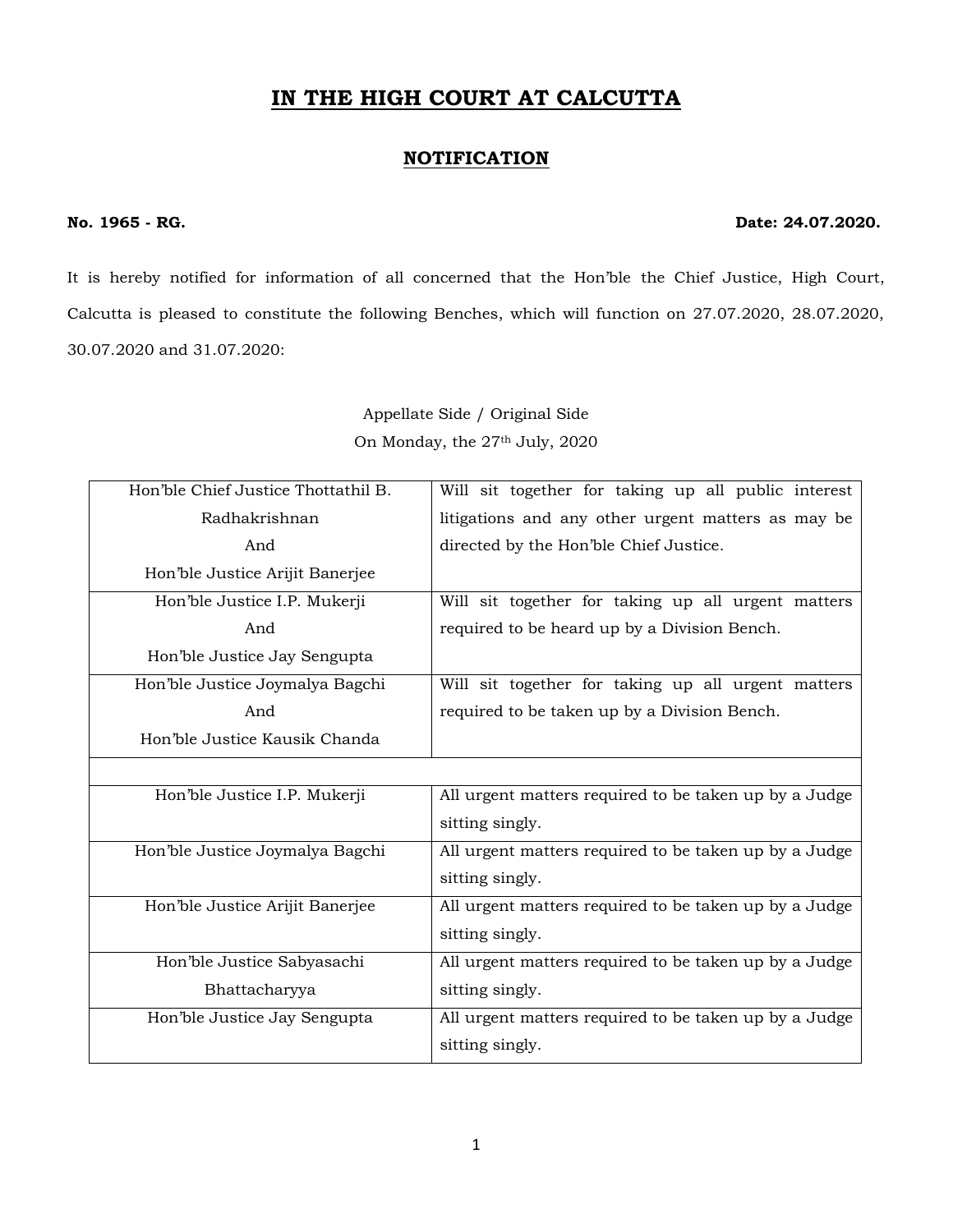Appellate Side / Original Side On Tuesday, the 28th July, 2020

| Hon'ble Chief Justice Thottathil B. | Will sit together for taking up all public interest   |
|-------------------------------------|-------------------------------------------------------|
| Radhakrishnan                       | litigations and any other urgent matters as may be    |
| And                                 | directed by the Hon'ble Chief Justice.                |
| Hon'ble Justice Arijit Banerjee     |                                                       |
| Hon'ble Justice I.P. Mukerji        | Will sit together for taking up all urgent matters    |
| And                                 | required to be heard up by a Division Bench.          |
| Hon'ble Justice Jay Sengupta        |                                                       |
| Hon'ble Justice Joymalya Bagchi     | Will sit together for taking up all urgent matters    |
| And                                 | required to be taken up by a Division Bench.          |
| Hon'ble Justice Kausik Chanda       |                                                       |
|                                     |                                                       |
| Hon'ble Justice I.P. Mukerji        | All urgent matters required to be taken up by a Judge |
|                                     | sitting singly.                                       |
| Hon'ble Justice Joymalya Bagchi     | All urgent matters required to be taken up by a Judge |
|                                     | sitting singly.                                       |
| Hon'ble Justice Arijit Banerjee     | All urgent matters required to be taken up by a Judge |
|                                     | sitting singly.                                       |
| Hon'ble Justice Sabyasachi          | All urgent matters required to be taken up by a Judge |
| Bhattacharyya                       | sitting singly.                                       |
| Hon'ble Justice Jay Sengupta        | All urgent matters required to be taken up by a Judge |
|                                     | sitting singly.                                       |

## Appellate Side / Original Side On Thursday, the 30th July, 2020

| Hon'ble Chief Justice Thottathil B.   | Will sit together for taking up all public interest   |
|---------------------------------------|-------------------------------------------------------|
| Radhakrishnan                         | litigations and any other urgent matters as may be    |
| And                                   | directed by the Hon'ble Chief Justice.                |
| Hon'ble Justice Arijit Banerjee       |                                                       |
| Hon'ble Justice Sanjib Banerjee       | Will sit together for taking up all urgent matters    |
| And                                   | required to be heard up by a Division Bench.          |
| Hon'ble Justice Aniruddha Roy         |                                                       |
| Hon'ble Justice Harish Tandon         | Will sit together for taking up all urgent matters    |
| And                                   | required to be taken up by a Division Bench.          |
| Hon'ble Justice Bibek Chaudhuri       |                                                       |
|                                       |                                                       |
| Hon'ble Justice Sanjib Banerjee       | All urgent matters required to be taken up by a Judge |
|                                       | sitting singly.                                       |
| Hon'ble Justice Harish Tandon         | All urgent matters required to be taken up by a Judge |
|                                       | sitting singly.                                       |
| Hon'ble Justice Arijit Banerjee       | All urgent matters required to be taken up by a Judge |
|                                       | sitting singly.                                       |
| Hon'ble Justice Moushumi Bhattacharya | All urgent matters required to be taken up by a Judge |
|                                       | sitting singly.                                       |
| Hon'ble Justice Bibek Chaudhuri       | All urgent matters required to be taken up by a Judge |
|                                       | sitting singly.                                       |